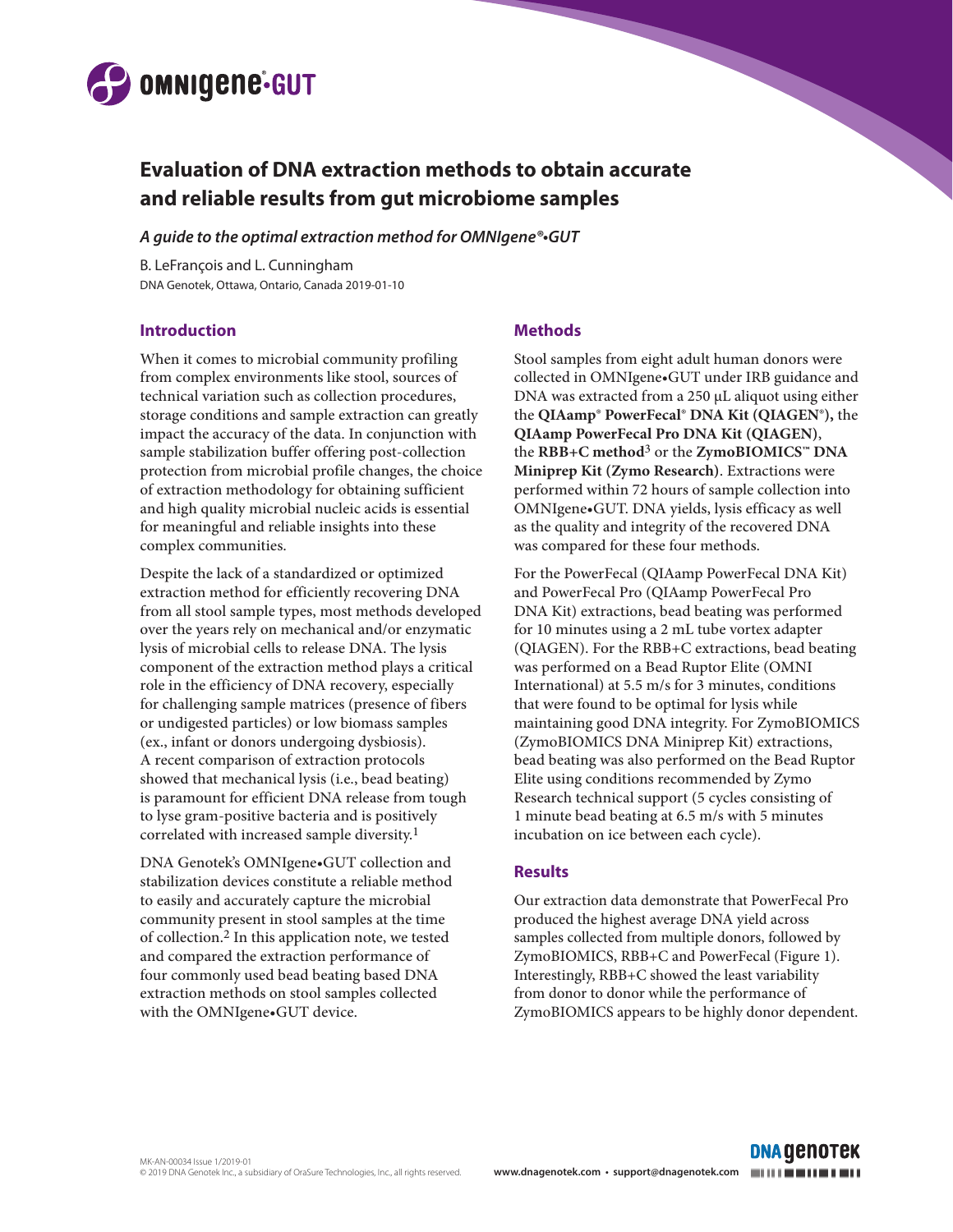

*Figure 1: Total DNA yields following extraction of a 250 µL OMNIgene•GUT aliquot (representing* ~*50 mg of fecal material) from 8 different donors using either PowerFecal, PowerFecal Pro, RBB+C or ZymoBIOMICS. DNA Extractions were performed as per manufacturer's instructions. The eluted DNA was quantified using the PicoGreen® assay.* 

To assess lysis efficiency of the various extractions, we quantified the relative levels of two hard to lyse gram-positive bacteria (*Bifidobacterium longum* and *Faecalibacterium prausnitzii*) and gram-negative bacteria (*Bacteroides* genus) in 10 ng total DNA using real-time PCR.

Lysis of the gram-positive bacteria was suboptimal in PowerFecal extracted samples (Figure 2), as demonstrated by the significantly higher Ct values for *Bifidobacterium longum* and *Faecalibacterium prausnitzii*. A higher Ct value is correlated with lower levels of the bacterial DNA in the sample and indicates suboptimal lysis of the assayed species. In contrast, PowerFecal Pro, RBB+C and ZymoBIOMICS extractions all gave lower Ct values, indicative of a more efficient lysis. As expected, levels of the easy to lyse gram-negative bacteria genus *Bacteroides* were similar across extractions.



*Figure 2: Relative levels of gram-positive or negative bacteria in stool DNA samples extracted using PowerFecal, PowerFecal Pro, RBB+C or ZymoBIOMICS. Levels of Bifidobacterium longum (gram+), Faecalibacterium prausnitzii (gram+) or Bacteroides species (gram- genus) were measured in real-time PCR assays using specific primer pairs and 10ng total DNA as template. Data presented here is from a representative donor.* 

To evaluate the quality and integrity of the extracted DNA, we checked samples for the presence of PCR inhibitors and measured DIN values (DNA Integrity Number). Fecal carry-over contaminants, such as humic acids and polyphenols, can impact downstream processing and analysis of the samples by interfering with PCR and DNA library preparation for next generation sequencing platforms. All DNA samples extracted with commercially available kits were free of inhibitors, but we were able to detect inhibitors in 10-20% of RBB+C extracted samples (data not shown). Furthermore, our results demonstrate that PowerFecal, PowerFecal Pro and RBB+C all produced high quality, high molecular DNA with an average fragment size of >10 kbp and DIN values higher than 7. (Figure 3 and Table 1). In comparison, ZymoBIOMICS extractions yielded significantly sheared DNA with an average fragment size of 3–4 kbp and average DIN values lower than 5.



*Figure 3: Integrity and average size of the DNA samples extracted from OMNIgene•GUT samples using PowerFecal (PF), PowerFecal Pro (PF-P), RBB+C or ZymoBIOMICS (Z) (M = Control Marker). Extracted DNA samples were run on a genomic DNA ScreenTape (Agilent) to determine DNA integrity (A) and average fragment size (B). Data presented here is from a representative donor.*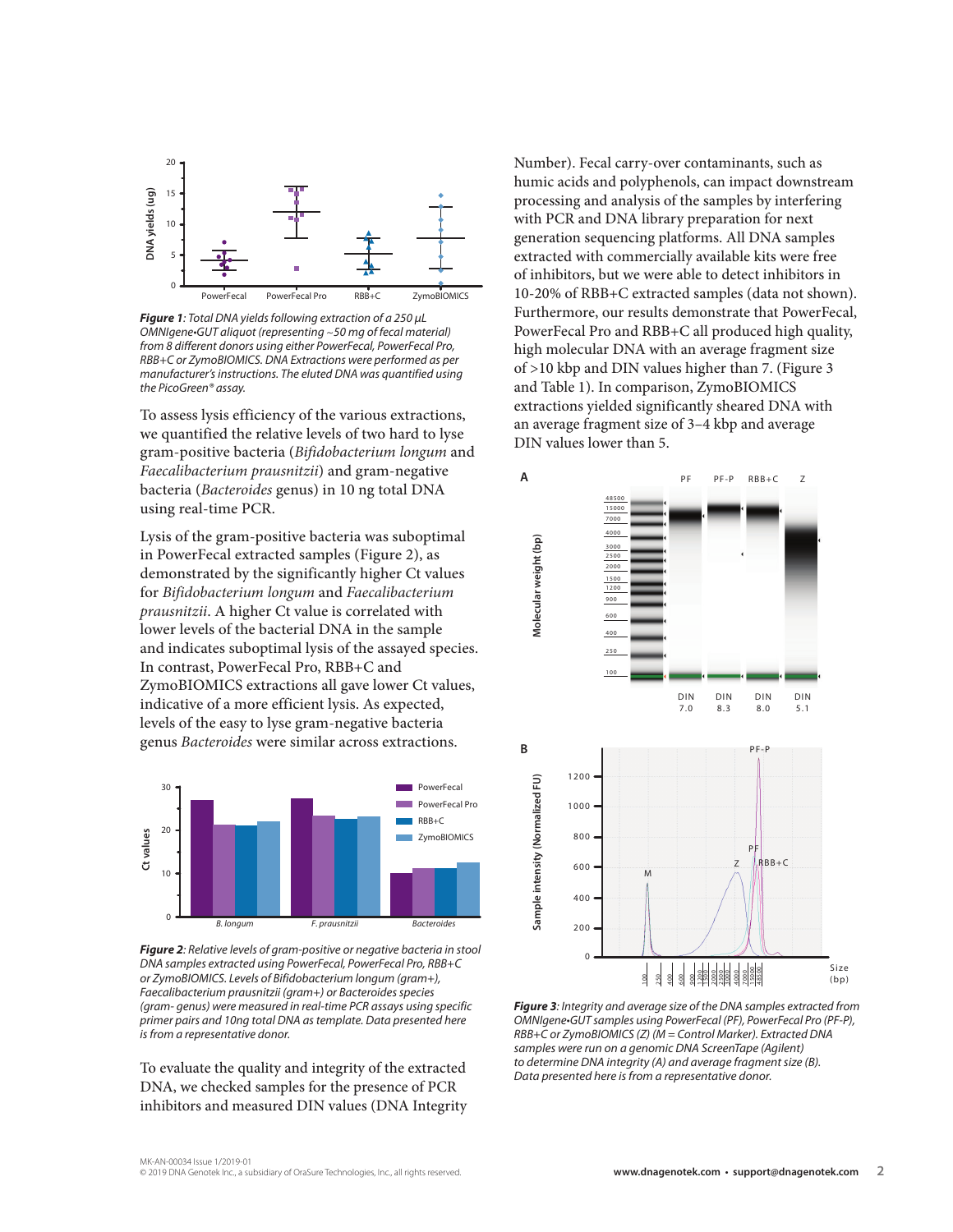|                                            | <b>PowerFecal</b>                    | <b>PowerFecal Pro</b>               | $RBB+C$                             | <b>ZymoBIOMICS</b>                 |
|--------------------------------------------|--------------------------------------|-------------------------------------|-------------------------------------|------------------------------------|
| DNA yields                                 | Low to medium                        | Medium to high                      | Low to medium                       | Medium to high                     |
| Lysis efficacy                             | Limited on gram<br>+ bacteria        | Good                                | Good                                | Good                               |
| Average fragment size<br>Average DIN       | 19.2 kbp $\pm$ 11.5<br>$7.1 \pm 1.0$ | 19.3 kbp $\pm 2.3$<br>$7.8 \pm 0.6$ | 18.6 kbp $\pm$ 1.4<br>$7.9 \pm 0.3$ | 3.2 kbp $\pm$ 0.6<br>$4.8 \pm 0.5$ |
| Presence of PCR/library<br>prep inhibitors | Absent                               | Absent                              | Detectable in<br>10-20% of samples  | Absent                             |

*Table 1: Summary of the DNA yields, lysis efficacy, DNA quality and presence of PCR inhibitors obtained following DNA extraction from OMNIgene•GUT stool samples (n=8) using various DNA extraction kits: QIAamp PowerFecal DNA Kit, the QIAamp PowerFecal Pro DNA Kit, the RBB+C protocol or the ZymoBIOMICS DNA Miniprep Kit.*

It is worth noting that the performance of the extraction kits on fresh fecal samples was similar in every aspect to OMNIgene•GUT collected samples (data not shown). This indicates that DNA Genotek's stabilizing chemistry has no impact on the overall performance of the DNA extraction kits tested in this application note.

## **Conclusions**

Choosing a reliable stool DNA extraction protocol is critical to any microbiome study. Efficient and consistent lysis of the highly diverse microbial species present in stool samples is a key consideration to ensure that the extracted DNA captures an accurate representation of the bacterial community present in the sample with minimal bias. Suboptimal lysis, such as seen with the PowerFecal kit, can significantly impact the measured relative abundance of grampositive species such as *Faecalibacterium prausnitzii* and *Bifidobacterium longum*. Interestingly, several studies have reported a bias in *F. prausnitzii4*,5 in OMNIgene•GUT collected samples. Multiple lines of evidence indicate that these findings are derived from suboptimal DNA extractions rather than actual changes in the sample taxonomic composition upon collection and stabilization of the samples.

Isolation of high molecular weight DNA is a requirement to take advantage of the full suite of available next generation sequencing technologies. Long range sequencing applications such as fulllength 16S or Nanopore based sequencing,

are dependent on the recovery of relatively intact and high quality DNA. Our data suggests that PowerFecal Pro and RBB+C extractions provide a good balance between lysis efficiency while preserving DNA integrity, while the ZymoBIOMICS lysis is achieved at the expense of DNA integrity. This result has also been observed in preliminary testing of Zymo Research Quick-DNA™ Fecal/Soil Microbe Kit.

In summary, out of the extraction methods evaluated, we have identified PowerFecal Pro as the best performing stool DNA extraction kit, giving (i) high DNA yields from a wide range of donors, (ii) efficient lysis of gram+ bacteria, and (iii) recovery of high molecular weight DNA free of inhibitors. Moreover, our preliminary data also indicates that PowerFecal Pro performs well with low biomass samples (such as infant and donors undergoing dysbiosis), making this extraction method a good choice for a wide variety of gut microbiome studies. We highly recommend using the OMNIgene•GUT collection and stabilization device to effectively capture an accurate representation of the *in vivo* state of the donor microbial profile, without introducing bias or loss of DNA integrity. For extracting OMNIgene•GUT samples, we recommend the PowerFecal Pro extraction kit in order to minimize any potential extraction bias. This combination will provide the most accurate and thorough representation of the microbial community present at the time of sample collection.